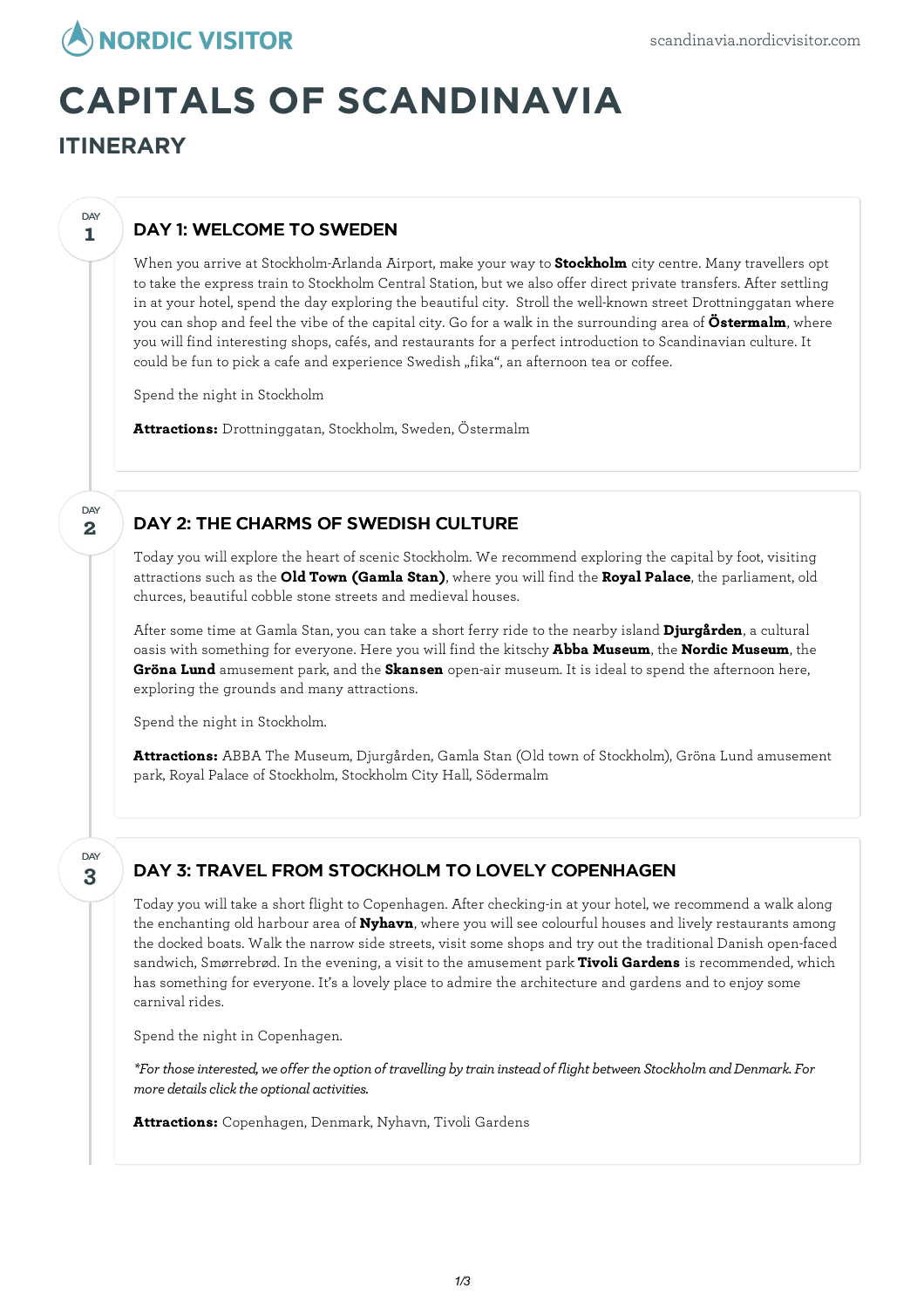#### DAY 4: A DAY IN CAPTIVATING COPENHAGEN

You have the whole day to explore **Copenhagen**. We recommend seeing the city by foot, visiting landmarks including **Amalienborg Palace, Christiansborg Palace,** and the famous **Little Mermaid** statue. An optional cruise from the harbour is also highly recommended as you can appreciate the architecture and beauty of the city by water. Next, stroll **Ströget** street for some shopping and grab something to eat at Torvehallerne food hall.

Spend the night in Copenhagen.

**4**

**DAY** 

**5**

**DAY** 

**6**

**DAY** 

**Attractions:** Amalienborg Palace, Christiansborg Palace, Little Mermaid, Nyhavn, Strøget shopping street

#### DAY 5: SET SAIL FOR NORWAY

Spend the morning touring Copenhagen. Some interesting attractions include the observatory of **The Round Tower**, the most famous church in Copenhagen, **Church of Our Saviour**, as well as the impeccable King's Garden, and the regal **Rosenborg Castle**. In the early afternoon, it's time to board your cruise to Oslo, which sails gently up the **Kattegat Sund** on its way to Norway's capital city. You can enjoy dinner in one of the restaurants, check out the entertainment on board or just relax and watch the sunset from the deck.

Spend the night on the cruise.

**Attractions:** Church of Our Saviour, Kattegat Sund, Rosenborg Castle, The Round Tower

#### DAY 6: EXPLORE OSLO

After the ship docks, get ready to see the best of **Oslo**. The city is quite walkable, and we recommend exploring by foot and taking advantage of the convenience of public transport. Notable attractions include the beautiful **Vigeland Sculpture Park**, **Fram Polar Ship Museum** and spending some time along the beautiful harbour area. Other interesting stops include the **Munch Museum**, **Royal Palace**, **Akershus Fortress**, and **Oslo City Hall.**

Spend the night in Oslo.

**Attractions:** Aker Brygge, Akershus Fortress, Munch Museum, Norway, Oslo, Oslo Opera House, The Royal Palace (Oslo)